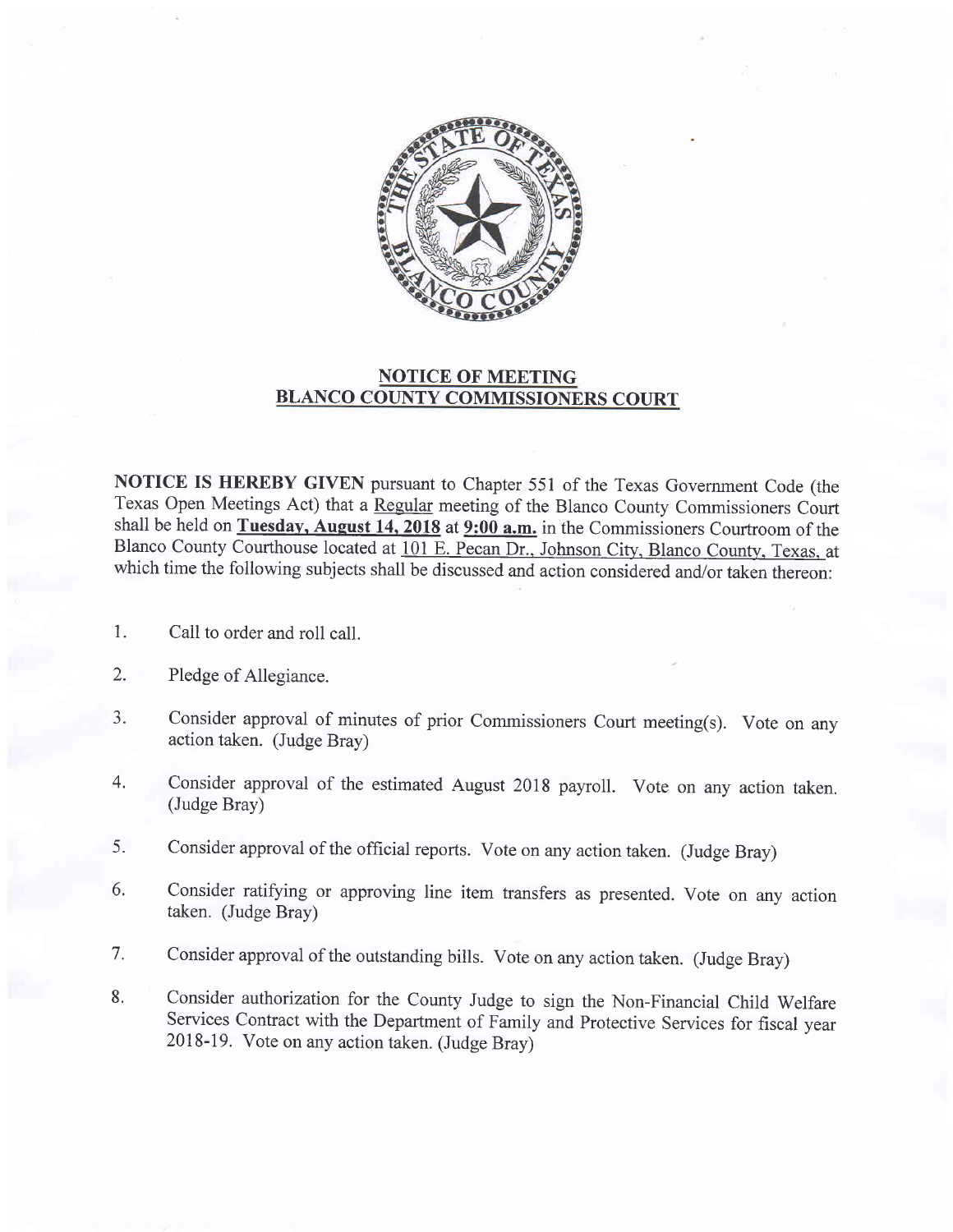- 9. Consider authorization for the County Judge to sign the proposal with Stericycle for the disposal of materials from the HHW to be held in September. Vote on any action taken. (Commissioner Granberg)
- 10. Consider authorization for the County Judge to sign the .US Locality Domain Name Registration from NeuStar, Inc. Vote on any action taken. (Judge Bray)
- 11. Consider authorization for the County Judge to sign the Database and PSAP Interlocal Agreements with Capital Area Emergency Communications District for FY 2018-19. Vote on any action taken. (Judge Bray)
- 12. Consider authorization for the County Judge to sign the renewal of General Liability Insurance on the radio tower at the LEC. vote on any action taken. (Judge Bray)
- 13. Consider appointment of election judges as presented by the Democratic and Republican parties to serve a one (1) year term beginning September 1, 2018 through August 31, 2019. Vote on any action taken. (County Clerk Walla)
- 14. Consider the imposition of optional fees for motor vehicle registration for 2019. Vote on any action taken. (Judge Bray)
- 15. Consider acknowledgement of completed continuing education for the Tax Assessor-Collector as set out in Section 6.23I of the Texas Govemment Code. Vote on any action taken. (TAC Spies)
- 16. Consider approval of cash fund in the amount of \$300 for the Motor Vehicle Registration office in Blanco. Vote on any action taken. (TAC Spies)
- 17. Consider approval of the line item transfer presented for a \$300 cash fund for the Motor vehicle Registration office in Blanco. Vote on any action taken. (TAC Spies)
- 18. Consider approval to replat lots 736 & 737 in the Twin Sisters Estates subdivision by moving the common lot line. Lots to be known as 736R & 737R. Vote on any action taken. (Commissioner Weir)
- 19. Consider approval to replat lots 108 & 109 in the Ranches of Brushy Top subdivision by moving the common lot line. Lots to be known as 108R & 109R. Vote on any action taken. (Commissioner Weir)
- 20. Consider approval to replat lots  $122 \& 123$  in the Cielo Springs subdivision combining the two lots into one lot to be known as Lot 122F.. Vote on any action taken. (Commissioner Weir)
- Open, consider and possibly award janitorial contract to the winning bidder for FY 2018- 19. Vote on any action taken. (Judge Bray) 2t.